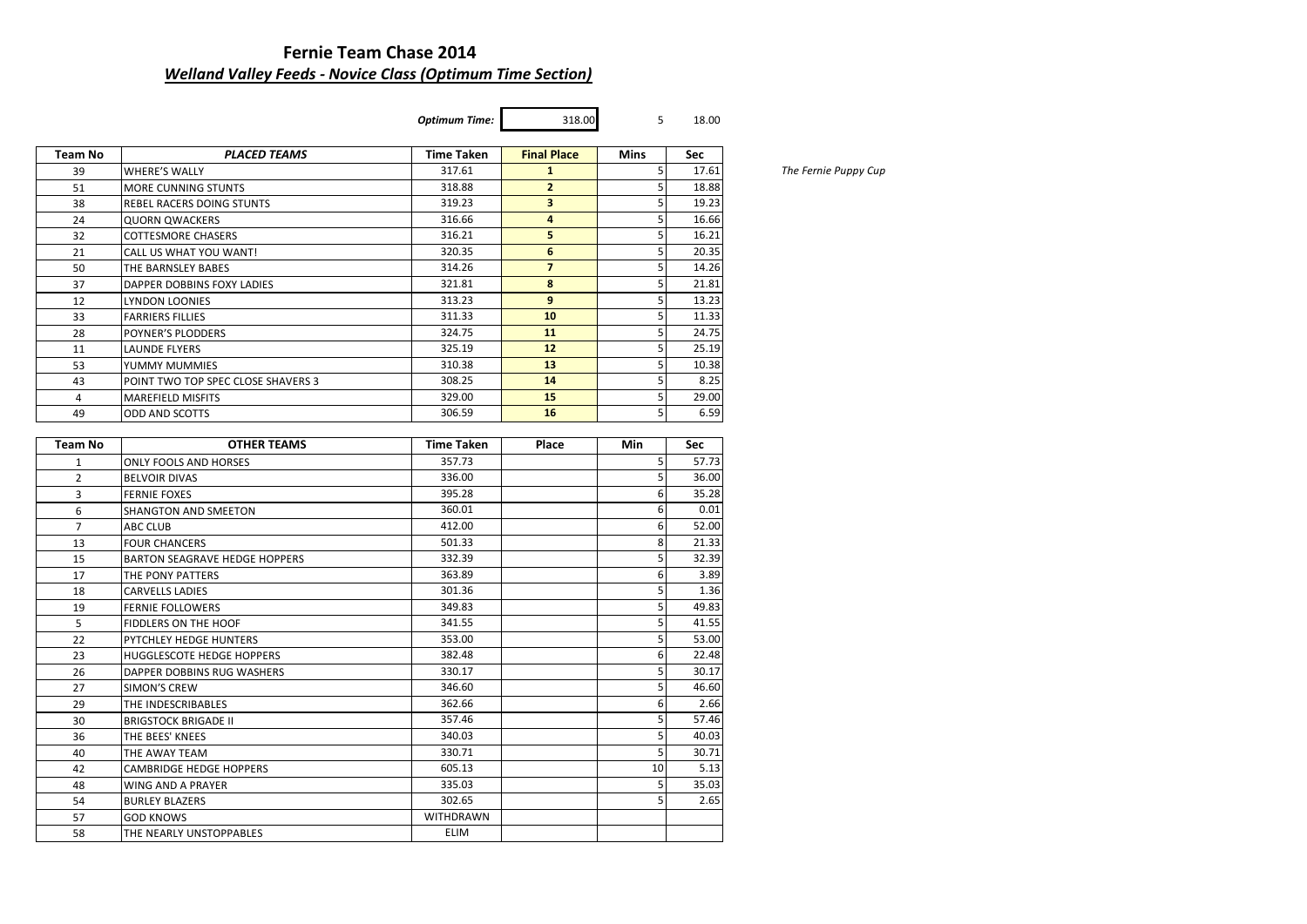#### **FERNIE TEAM CHASE 2014**

#### *Welland Valley Feeds Novice Class (Speed Section)*

| Team No | <b>TEAM NAME</b>                    | <b>Time Taken</b> | <b>Place</b>    | <b>Mins</b> | <b>Sec</b> |
|---------|-------------------------------------|-------------------|-----------------|-------------|------------|
| 52      | NOTTINGHAM BREWERY'S DRINKING PARTY | 253.25            | 1               |             | 13.25      |
| 46      | <b>NCH MINI MIXTURES</b>            | 260.59            | $\overline{2}$  |             | 20.59      |
| 55      | <b>MORE BORING GORINGS</b>          | 263.94            | 3               |             | 23.94      |
| 25      | THE CUNNING STUNTS                  | 267.28            | 4               |             | 27.28      |
| 44      | THE ALSO BORINGS                    | 272.86            | 5               |             | 32.86      |
| 45      | LUDLOW LEAPERS & BANK FARM BABES    | 274.31            | 6               |             | 34.31      |
| 34      | <b>NCH PRIMROSES</b>                | 274.33            | $\overline{7}$  |             | 34.33      |
| 47      | DAPPER DOBBINS YOUNG GUNS           | 282.17            | 8               |             | 42.17      |
| 41      | YEEE HAAAA DAPPER DOBBINS           | 282.99            | 9               |             | 42.99      |
| 56      | <b>CHERRY CHASERS</b>               | 287.24            | 10              |             | 47.24      |
| 16      | THE WHY NOTS                        | 304.00            | 11              |             | 4.00       |
| 14      | <b>GO GO GO DAPPER DOBBINS</b>      | 310.86            | 12 <sup>2</sup> |             | 10.86      |
| 9       | <b>HEAVEN HELP US</b>               | 312.14            | 13              |             | 12.14      |
| 10      | THE STALWARTS ANDTHE DEBUTANTES     | 337.21            | 14              |             | 37.21      |
| 31      | <b>FERNIE'S FINE FILLIES</b>        | 348.40            | 15              |             | 48.40      |
| 8       | WIN OR LOSE WE BOOZE                | 352.29            | 16              |             | 52.29      |
| 20      | <b>SCARED HITLESS</b>               | 361.92            | 17              |             | 1.92       |
| 35      | STUNTS THAT CANT BE MADE            | <b>DNF</b>        |                 |             |            |

## **Fernie Team Chase 2014**

## **Open Qualifier** *for Global Recycling Solutions British National Team Chase Championship*

| Team No | Team                                       | Time taken | Penalty | <b>Total Time</b> | Min | <b>Sec</b> | <b>Place</b>   |                                 |
|---------|--------------------------------------------|------------|---------|-------------------|-----|------------|----------------|---------------------------------|
|         | THE MONSTER TEAM                           | 263.81     |         | 263.81            |     | 23.81      | л.             | Fernie Challenge Cup & £400     |
|         | <b>RELENTLESS</b>                          | 264.60     |         | 264.60            |     | 24.60      | $\overline{2}$ | £200                            |
|         | <b>FOX GRANT THRUSTERS</b>                 | 273.30     |         | 273.30            |     | 33.30      | 3              | £150                            |
| 10      | <b>POINT TWO TOP SPEC HAIR RAISERS</b>     | 279.75     |         | 279.75            |     | 39.75      | 4              | £100                            |
|         | LYCETTS; A CLASS ACT                       | 293.96     |         | 293.96            |     | 53.96      | 5              |                                 |
|         | THE WISHFUL THINKERS                       | 296.26     |         | 296.26            |     | 56.26      | 6              | National Champiosnhip Qualifier |
|         | <b>POINT TWO TOP SPEC CLOSE SHAVERS II</b> | 305.70     | 10      | 315.70            |     | 15.70      |                | National Champiosnhip Qualifier |
| h       | <b>TEAM RIDE-AWAY</b>                      | 296.18     | 20      | 316.18            |     | 16.18      | 8              |                                 |
|         | THE EQUIFORM FARMERS BLOODHOUNDS           | <b>DNF</b> |         |                   |     |            |                |                                 |
|         | <b>BORING GORINGS</b>                      | <b>DNF</b> |         |                   |     |            |                |                                 |